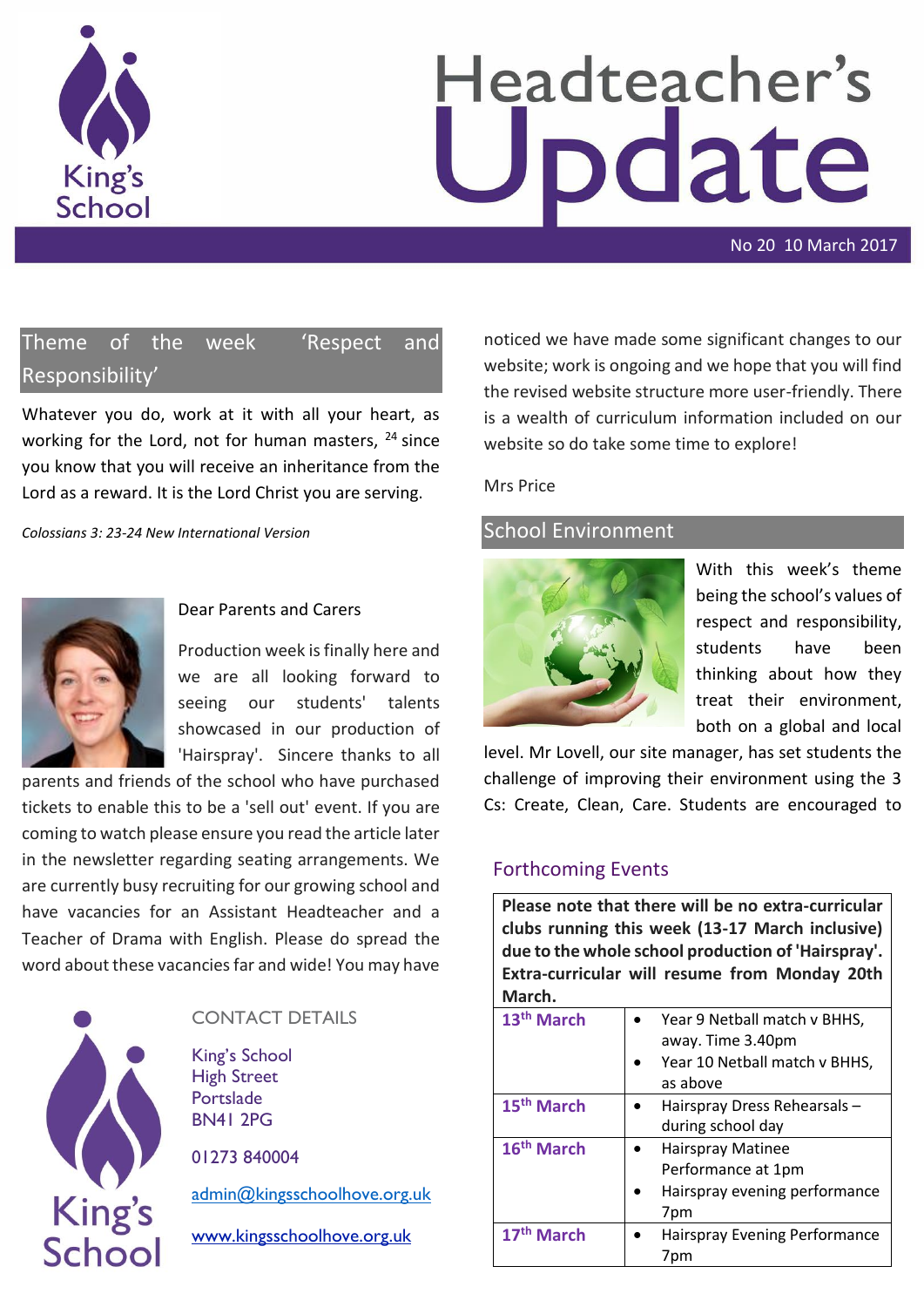## Headteacher's Update **King's School**

look after the school by treating the facilities with respect and being responsible for their rubbish. The majority of our students take this very seriously and we hope that together we can make King's the cleanest school in the local authority."

#### Student of the week



Year 7: Ethan for excellent commitment in Music lessons.

Year 8: Elijah for maturity shown around the school in his daily actions.





Year 9: Eliza for her incredible commitment to our whole school production and her teaching skills when helping others.

Year 10: Harry for his dedication to being a Police Cadet and for representing the school so well in that role



#### Enrichment Day

Our next Enrichment Day on 28th March is fast approaching. Trips are running to the Globe Theater in London for some Year 7 students; to Bodiam Castle for some Year 8 students; and to Ypres for some Year 9 students. Parents of students joining these trips will be given information on arrangements for the day. Other students will be in school and will be following an amended timetable for the day. Students spending the day in school should arrive for 8:30am in normal full school uniform. They will have a 20 minute morning break and a 30 minute lunch break; a normal catering service will be available. Please note that the day will finish at 2pm and students will be dismissed at this time. We hope that all of our students have an enjoyable and rewarding day.

#### Marathon Team



Mr Cornell, Mrs Price, Miss Staples and Mr Walker are running the Brighton Marathon on Sunday 9th April to raise funds for two charities who have supported one of

students this year. Training is going well and the team are notching up miles and blisters in preparation for the big day! Please do support the team's fundraising efforts if you can via their Just Giving pages: [https://www.justgiving.com/fundraising/KingsT](https://www.justgiving.com/fundraising/KingsTeam2017) [eam2017](https://www.justgiving.com/fundraising/KingsTeam2017) and [https://www.justgiving.com/fundraising](https://www.justgiving.com/fundraising/Kings2017) [/Kings2017](https://www.justgiving.com/fundraising/Kings2017)

## Extra-Curricular Clubs

Unfortunately this year, Miss Staples and Mr Cornell have had to cancel a number of extra-curricular sports clubs. This has had a negative impact on Netball, in particular, at King's. The PE department are very aware that cancelling clubs leads to student disappointment and inconvenience for parents. However, with two members of staff within our PE department, juggling fixtures for all year groups in a wide range of sports, is a challenge and has been the reason for cancelled sports clubs. We currently use external sports coaches for basketball, girls' football and rugby- which run on Monday, Tuesday and Friday afternoons. Hiring a netball coach next year is a priority for our developing PE department, to ensure our sports clubs do not get cancelled. We appreciate your child's patience and commitment to training and fixtures when they are running.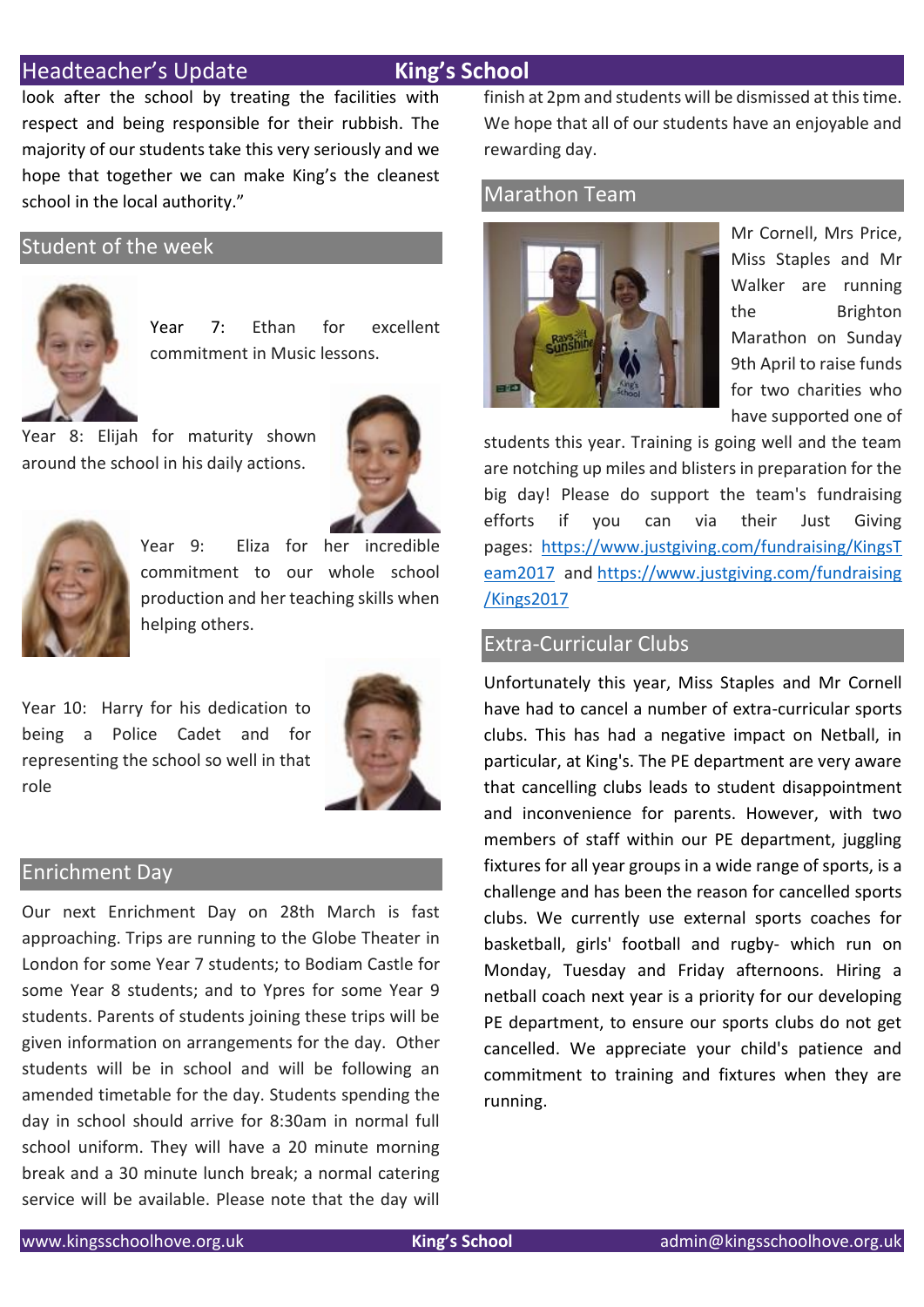# Headteacher's Update **King's School**

Hairspray – King's School Production!

Our performances next week are at the following times:

**Thursday 16th March** 

Matinee performance 1pm

Evening Performance 7pm

**Friday 17th March**



And all our shows will be at The Barn Theatre, which is located in Southwick Community Centre [\(http://www.southwickcommunitycentre.org.uk/conta](http://www.southwickcommunitycentre.org.uk/contact.html) [ct.html\)](http://www.southwickcommunitycentre.org.uk/contact.html).

Thank you again for all your support with our ticket sales – your interest has created a West End buzz for this event and the performers and staff are very excited about the shows, as well as being just a little bit nervous.

All the tickets that have been purchased have been sent home now so if you have not received them, please contact the school office.

On the evening of the shows, seats will be allocated on a first come-first served basis. Queueing can start from 6.00pm and doors will open at 6.30pm. There will be ushers to help you find seats and they will try to ensure those in groups are able to sit together or very near each other. Please be patient as we work through this on the evening. Staff at the theatre say that there are no bad seats in the house!

We look forward to seeing you at the Southwick Theatre for our performances of Hairspray. We do hope you enjoy the show!

## Vacancies

We are currently recruiting for an Assistant Headteacher and a Teacher of Drama with English. Please see our adverts in the TES and the vacancies page on our website for further information.



<https://www.kingsschoolhove.org.uk/vacancies.php>

# Sports Results

#### **Year 7&8 Football Training at Blatchington Mill School**

![](_page_2_Picture_20.jpeg)

Some of our Year 7 and 8 footballers had a great opportunity this week, to train and play with the Blatchington Mill School squad. After our close league game against Blatchington Mill back in December, their PE staff invited us to a joint training session and friendly game. All 16 girls from both schools combined to have two mixed teams. Some of the girls went to primary school with each other, so getting any football played was a slight challenge to start with, as there was a lot of catching up to do!

It was an opportunity to really test our football skills, with Skye, Maisie and Ruby in particular, demonstrating real flare throughout this friendly. Thank you to those that came along and enjoyed an afternoon of building friendships, football skills and friendly matches. Girls involved included: Hannah, Ruby, Maise, Erin, Karmena, Tali, Evie and Skye.

## MENSA Challenge

On each row place a four letter word that will link the two given words (i.e. SECOND – HAND – BAG). When completed the third letters of the added words will give a type of bird reading downwards. What is it?

CHAIR \_\_\_\_OFF